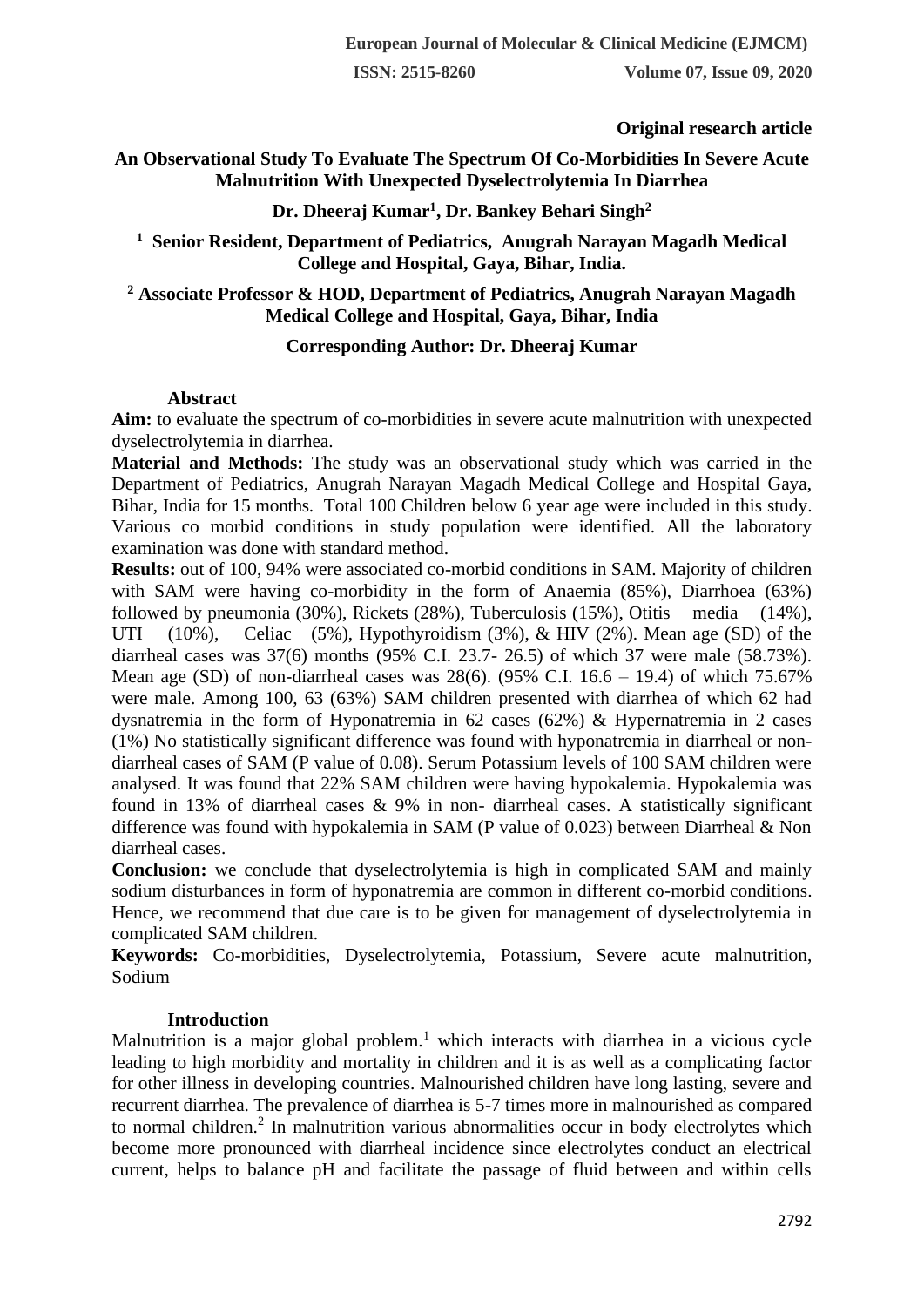**ISSN: 2515-8260 Volume 07, Issue 09, 2020**

through process of osmosis imparting in regulation of the function of neuromuscular, endocrine and excretory systems.<sup>3,4</sup> Children with SAM are categorized into "complicated and uncomplicated cases" based on clinical criteria. SAM children with complications require inpatient management and those without complications can be treated on a community basis. World Health Organization (WHO) states this as a strong recommendation with low-quality evidence.<sup>5</sup> As per the WHO, serum electrolytes are measured and supplemented (potassium and magnesium) only in SAM children with complications. SAM children without complications are managed in community with Ready to Use Therapeutic Food (RUTF) which is enriched with minerals and micronutrients.<sup>6</sup> In our country, as RUTF is not available, children are advised home-based energy dense food along with micronutrient supplements. Hence, their diet may still be deficient in minerals. Diarrhea and pneumonia accounts for approximately half the under-five deaths in India and malnutrition is believed to contribute to 61% of diarrheal deaths and 53% pneumonia deaths. 3Malnutrition increases the risk and worsens the severity of infections.<sup>7</sup> SAM children are more prone to severe infections that culminates into different co-morbid conditions and consequentially leads to electrolyte derangement due to reductive adaptation  $Na+$ ,  $K+$ , ATPase systems of the body begin to 'shut down'. Regulation of Na+/K+ depends upon excretion, intake, absorption occurs through gastro intestinal system. Disorders of Na+/K+ homeostasis can occur due to excessive loss, gain or retention of the Na+/K+ or H2 O. A vigorous imbalance of these two ions causes hyponatremia/hypokalemia and hypernatremia/hypokalemia. Remarkably, hypokalemia and hyponatremia are seen more frequently in diarrheal population than nondiarrheal.<sup>8</sup> The aim of the study to evaluate the spectrum of co-morbidities in severe acute malnutrition with unexpected dyselectrolytemia in diarrhea.

### **Material and methods**

The observational study which was carried in the Department of Pediatrics, Anugrah Narayan Magadh Medical College and Hospital Gaya, Bihar, India. For 15 months. after taking the approval of the protocol review committee and institutional ethics committee.

### **Methodology**

Total 100 Children below 6 year aged, admitted in Nutritional Rehabilitation Centre of Department of Paediatrics, were include in this study. Various co morbid conditions in study population were identified. All the laboratory examination was done with standard method.

### **Results**

Total 100 cases were included in study of which 94% were associated co-morbid conditions in SAM. Table 1 showed that majority of children with SAM were having co-morbidity in the form of Anaemia (85%), Diarrhoea (63%) followed by pneumonia (30%), Rickets (28%), Tuberculosis (15%), Otitis media (14%), UTI (10%), Celiac (5%), Hypothyroidism (3%), & HIV (2%).

| Table 1: Comorbid conditions in SAM |              |                 |  |  |  |
|-------------------------------------|--------------|-----------------|--|--|--|
| Co-morbidity                        | No. of cases | $\%$ Percentage |  |  |  |
| Diarrhea                            |              | 63              |  |  |  |
| Tuberculosis                        |              |                 |  |  |  |
| Pneumonia                           |              | 30              |  |  |  |
| Otitis media                        |              | 14              |  |  |  |
| <b>UTI</b>                          |              | 10              |  |  |  |
| <b>Rickets</b>                      |              | 28              |  |  |  |
| Anaemia <sup>*</sup>                |              | 85              |  |  |  |

**Table 1: Comorbid conditions in SAM**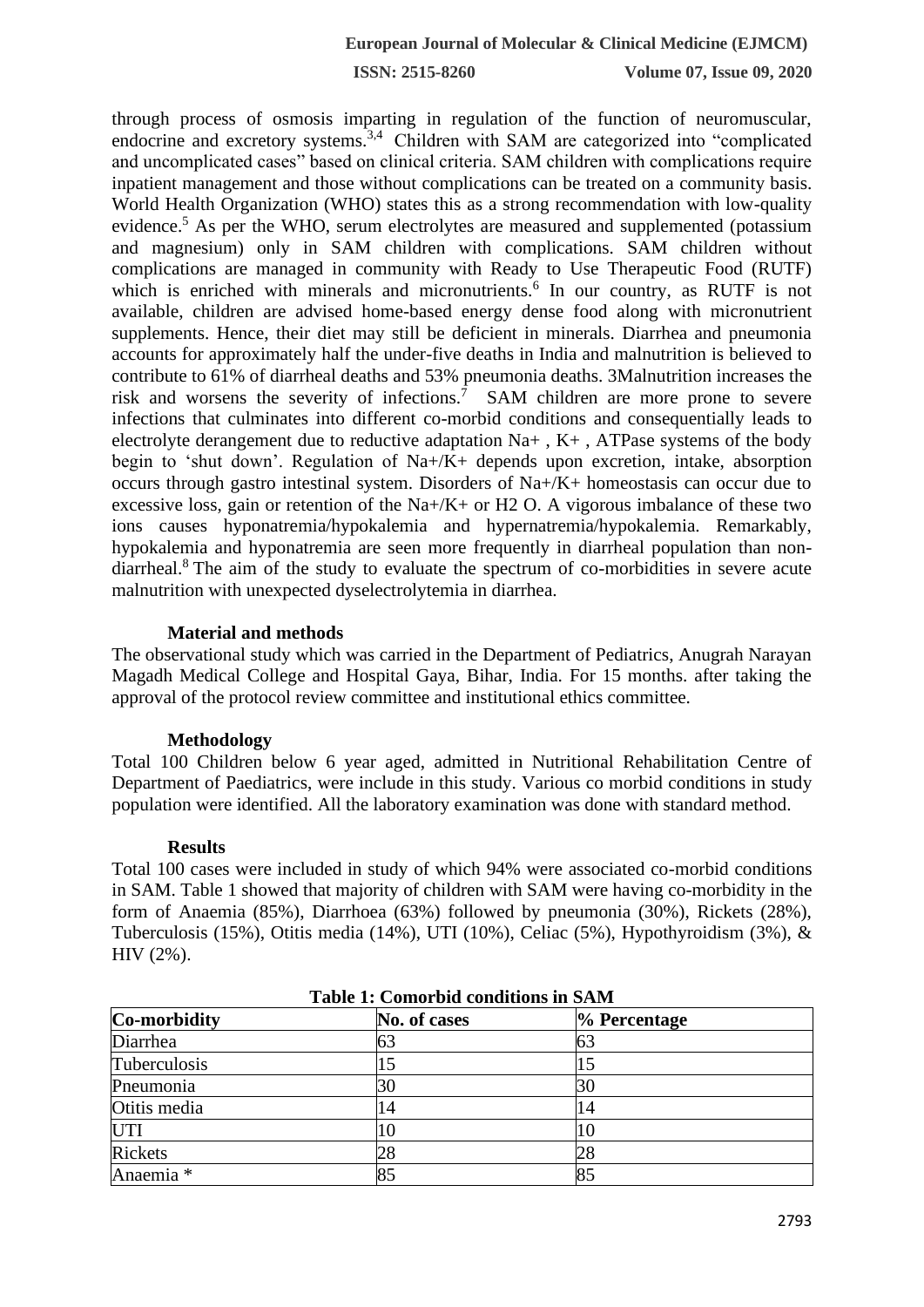## **European Journal of Molecular & Clinical Medicine (EJMCM)**

**ISSN: 2515-8260 Volume 07, Issue 09, 2020**

| Celiac disease        |  |
|-----------------------|--|
| <b>Hypothyroidism</b> |  |
| HI                    |  |

Mean age (SD) of the diarrheal cases was 37(6) months (95% C.I. 23.7- 26.5) of which 37 were male (58.73%). Mean age (SD) of non-diarrheal cases was 28(6). (95% C.I. 16.6 – 19.4) of which 75.67% were male.

Table 2 shows that 63 (63%) SAM children presented with diarrhea of which 62 had dysnatremia in the form of Hyponatremia in 62 cases (62%) & Hypernatremia in 2 cases (1%) No statistically significant difference was found with hyponatremia in diarrheal or nondiarrheal cases of SAM(P value of 0.08)

| <b>Serum Sodium</b> | No diarrhea | Diarrhea $(\% )$ | <b>Total</b>           |
|---------------------|-------------|------------------|------------------------|
|                     | $(\%)$      |                  | (% of the total cases) |
| Hyponatremia        |             | 42               | 62                     |
|                     | (32.26%)    | (67.74)          | (62%)                  |
| Normonatremia       | 16          | 20               | 36                     |
|                     | (44.45%)    | (55.55%)         | (36%)                  |
| Hypernatremia       |             |                  |                        |
|                     | (50%)       | $(50\%)$         | (2%)                   |
| Total cases         |             | 63               | 100                    |

**Table 2: Dysnatremia in SAM children in diarrheal & non diarrheal groups**

Serum Potassium levels of 100 SAM children were analysed. It was found that 22% SAM children were having hypokalemia. Hypokalemia was found in 13% of diarrheal cases & 9% in non- diarrheal cases. Table 3 shows that Potassium levels of children with diarrheal & non diarrheal children with SAM. A statistically significant difference was found with hypokalemia in SAM (P value of 0.023) between Diarrheal & Non diarrheal cases.

| <b>Serum Potassium</b> | No diarrhea | <b>Diarrhea</b> | Fotal |
|------------------------|-------------|-----------------|-------|
| Normokalemia           |             | ы               |       |
| Hypokalemia            |             |                 |       |
| Total                  |             |                 |       |

## **Table 3: Hypokalemia in SAM children**

### **Discussion**

In the present study among 100 cases 94% were associated co-morbid conditions in SAM. Majority of children with SAM were having co-morbidity in the form of Anaemia (85%), Diarrhoea (63%) followed by pneumonia (30%), Rickets (28%), Tuberculosis (15%), Otitis media  $(14\%)$ , UTI  $(10\%)$ , Celiac  $(5\%)$ , Hypothyroidism  $(3\%)$ , & HIV  $(2\%)$  in the present study. In present study anaemia was found in 85% which is higher than 51% from Columbia as reported by Bernal C et al  $2008<sup>9</sup>$  It was further observed that children with SAM was having 51% moderate anaemia followed by 35% severe anaemia in present study which is contrary to the study from Delhi as reported by Thakur et. al.<sup>10</sup> This can be contributed to nutritional deficiency as majority of the patients had dietary deficiency.

63% of children with SAM in present study was admitted with diarrhea as a co morbid state which is in accordance with  $60\%$  from Bangladesh as reported by Khanum et. al  $1998<sup>11</sup>$  but lower than 67% from Zambia as reported by Irena et. al  $2011$ ,<sup>12</sup> 68% from Columbia as reported by Bernal C. et al 2008,<sup>9</sup> 70% from Kenya as reported by Nzioki et. al 2009<sup>13</sup> which may be due to geographical factor while higher than 54% from Madhya Pradesh as reported by Kumar et al  $2013$ ,  $^{14}$  49% from Kenya as reported by Talbert et al  $2005^{15}$  and 11% from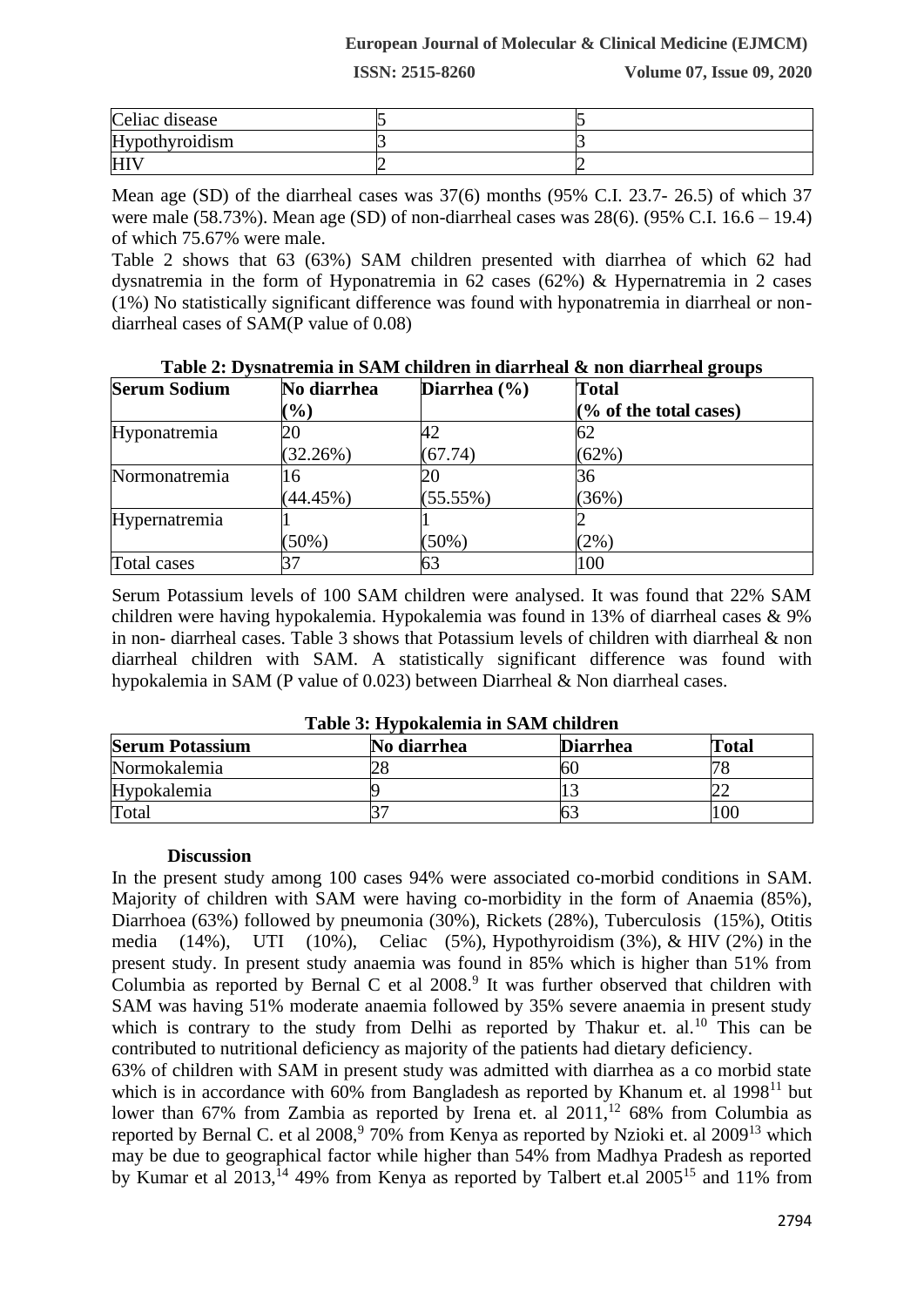**ISSN: 2515-8260 Volume 07, Issue 09, 2020**

Bangladesh as reported by Hossain et.al 2009.<sup>16</sup> It may be because of low socioeconomic status, bottle feeding & unhygienic feeding can be contributed to this high prevalence of diarrhea in present study. In our study hypokalemia was found associated with diarrhea and hyponatremia was found not associated which is comparable to other studies.<sup>17-19</sup> This dyselectrolytemia may present with significant neurological outcomes.17,20,21 Further studies are needed establish the exact understanding of electrolyte changes in SAM. 30% of children with SAM in present study was admitted as a pneumonia based on the clinical findings & Chest X Ray which is higher than 10% in Ethopia as reported by Berti et. al  $2008^{22}$  which may be because of late admission in NRC. However it is lower than 33% and 58% from Bangladesh as reported by Hossain et al<sup>16</sup> and Kahnum et al  $1998<sup>11</sup>$  respectively.

15% of Children with SAM were diagnosed as a Pulmonary tuberculosis in a present study which is higher than 2%, 5.6%, 6.6%, 9% and 9.3% from Karnataka, Madhya Pradesh, Ethiopia, Bangladesh and Uttar Pradesh as reported by Bhat et al,  $^{23}$  Gangaraj 2013,  $^{24}$  Berti et al 2008,<sup>22</sup> Hossain M et al,<sup>16</sup> & Kumar et al<sup>25</sup> respectively. The high prevalence tuberculosis in present study may be because of children with SAM are belonging to low socio economic class. The high prevalence can be contributed to the more cases having history of contact positive. So screening of all SAM children with Tuberculosis is a must to find the actual disease burden in SAM.

10% of children with SAM were diagnosed UTI in present study which is lower than 11%, 17%, 30%, 31% from Nigeria, Delhi, Turkey and Mexico as reported by Rabasa et al 2002,<sup>28</sup> Bagga et al  $2003$ <sup>29</sup> Caksen et al  $2000$ <sup>27</sup> Berkowitz et al  $1983^{26}$  respectively.

5% of children with SAM were diagnosed with Celiac disease in the present study based on clinical features suggestive of celiac disease, which is lower than 13% from Delhi as reported by Kumar et al  $2012.^{25}$ 

28% SAM children in our study had ricketic features, and this is comparable with the previous reports.<sup>30</sup> This can be contributed to dietary deficiency and Vitamin D supplementation in early period of life. 3% of children with SAM were diagnosed with hypothyroidism in the present study based on clinical features suggestive of hypothyroidism. Exact prevalence of hypothyroidism was not found because selected cases were investigated.

2% of children with SAM were diagnosed HIV positive in the present study which is lower than found in previous studies.<sup>25,31</sup> This may be because of low prevalence of HIV in present study. However high prevalence of HIV infection in children with SAM in African country may be associated with nutritional deficiencies secondary to decreased nutrient intake, impaired nutrient absorption, increased nutrient losses and increased nutrient demand. This is due to direct effect of HIV and the myriad of opportunistic infections precipitated by HIV induced immunodeficiency.

## **Conclusion**

We conclude that dyselectrolytemia is high in complicated SAM and mainly sodium disturbances in form of hyponatremia are common in different co-morbid conditions. Hence, we recommend that due care is to be given for management of dyselectrolytemia in complicated SAM children.

# **Reference**

- 1. Mesham AR, Chatterjee M (1999) Wasting away: The crises of malnutrition in India. Washington DC. The World Bank, Washington, D.C.1999.
- 2. Mubarak A, Atta-Ullah M, Abid H. Acute hypokalemic flaccid paralysis in malnourished children. Pak Pead J.2003;27: 166.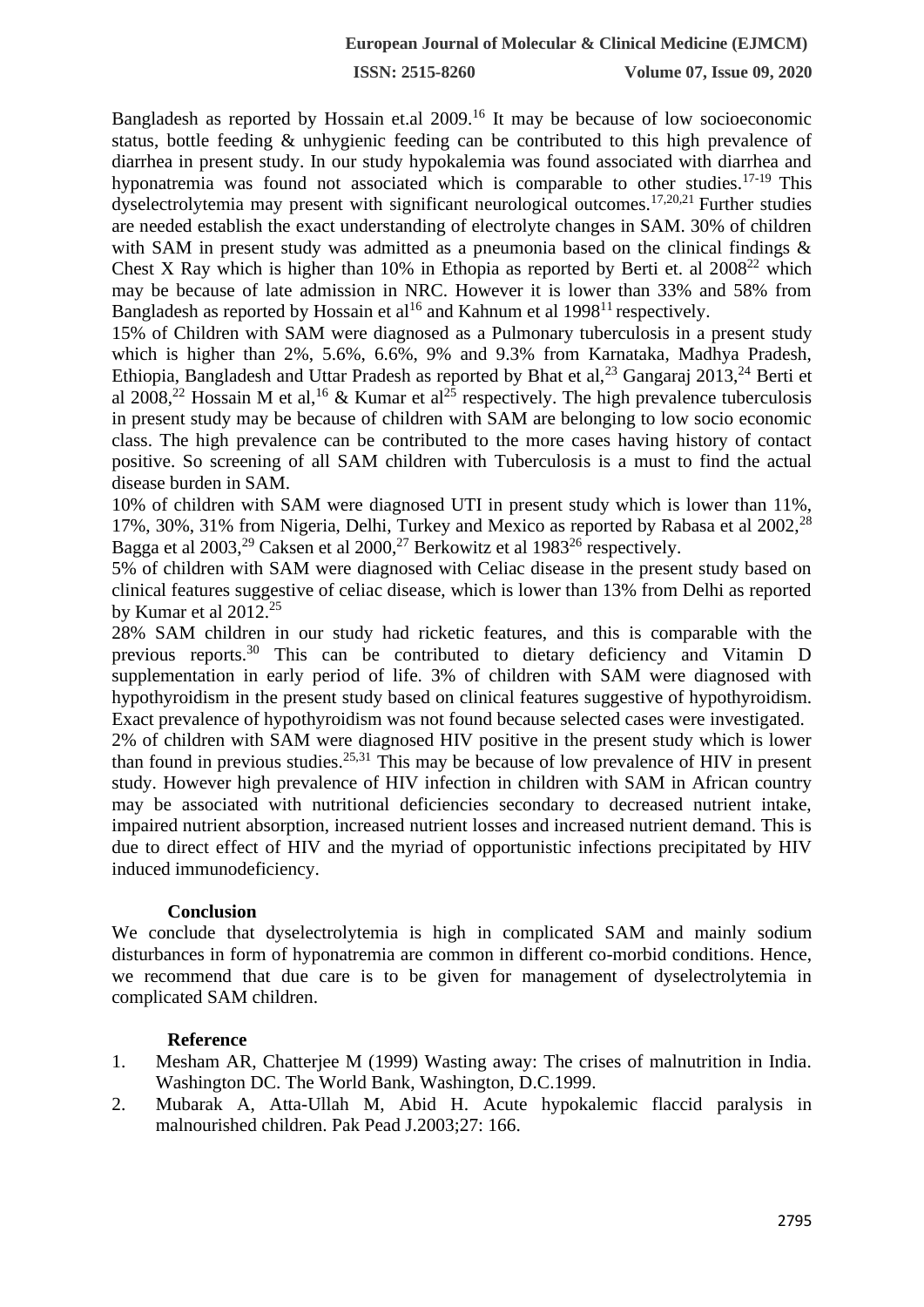- 3. Afridi HI, Kazi TG, Kazi N, Kandhro GA, Baig JA. Evaluation of status of calcium, magnesium, potassium, and sodium levels in biological samples in children of different age groups with normal vision and night blindness. Clin Lab.2011;57: 559-574.
- 4. Adelman RD, Solhang MJ. Pathophtysiology of body fluids and fluid therapy in Behrman RE, Kleigman RM, Jenson HB (eds) Nelson text book of Pediatric 16th ed. California WB Saunders, USA.2000.
- 5. WHO Guideline: Updates on the Management of Severe Acute Malnutrition in Infants and Children. Geneva: World Health Organization; 2013.
- 6. Indian Academy of Pediatrics, Dalwai S, Choudhury P, Bavdekar SB, Dalal R, Kapil U, et al. Consensus statement of the Indian academy of pediatrics on integrated management of severe acute malnutrition. Indian Pediatr 2013;50:399-404.
- 7. Müller O, Krawinkel M. Malnutrition and health in developing countries. Can Med Assoc J. 2005;173:3.
- 8. Inpatient Care Training Materials | Module 2. Principles of Care |FANATA-2. Government of Sudan. 2011:24.
- 9. Bernal, C., Velasquez, C., Alcaraz, G. et al. Treatment of severe malnutrition in children: experience in implementing the WHO guidelines in Turbo, Colombia. J Ped Gastr Nutr, 2008 March;46(3):322-328.
- 10. Neha Thakur, Jagdish Chandra, Harish Pemde, & Varinder Singh: Anemia in severe acute malnutrition Nutrition April 2014 [Volume 30, Issue 4, P](http://www.nutritionjrnl.com/issue/S0899-9007(13)X0013-9)ages 440–442.
- 11. Khanum et al Growth morbidity & mortality in SAM at Dhaka: prospective study, Am J Clin Nutr 1988;67:940-5.
- 12. Irena AH, Mwambazi M, Mulenga V. Diarrhea is a major killer of children with severe acute malnutrition admitted to inpatient set-up in Lusaka, Zambia. Nutr J. 2011;10:110.
- 13. Nzioki C., Irimu G., Musoke R. et al. Audit of care for severely malnourished children aged 6-59 months admitted at K.N.H. Inter Health. 2009 Sept; 1(1):91-96.
- 14. Kumar et al. Department of Pediatrics, Gandhi Memorial Hospital, Shyam Shah Medical College, APS University, Rewa, MP. India. July 19, 2013Indian Pediatr 2014;51:125.
- 15. Talbert A, Thuo N, Karisa J, Chesaro C, Ohuma E, Ignas J, et al. Diarrhoea complicating severe acute malnutrition in Kenyan children: A prospective descriptive study of risk factors and outcome. PLoS One. 2012;7:1.
- 16. Hossain M.I, Dodd N.S, Ahmed T. et al. Experience in managing severe malnutrition in a government tertiary treatment facility in Bangladesh. J Health Popul Nutr 2009 Feb;27(1):72-80.
- 17. Sunil Gomber and Viresh Mahajan, clinic-biochemical spectrum of hypokalemia, Indian Pediatrics 1999;36:1144-1146.
- 18. Zin-Thet-Khine, Khin, Maung U. Sodium balance during acute diarrhea in Malnourished Children (Burma). J Trop Pediatr 2000;20(3):53-7
- 19. Yasmeen Menon, Rehana Majeed, Mohammas Hanif Ghani, Salman Shikh. Serum electrolytes changes in a malnourished children with diarrhea. Pakistan journal of medical science, Oct-December 2007 (part I). Volume 23.
- 20. K. Zaman, M.R. Islam, A.H. Baqui & Md. Yunus, Hypokalaemia in children in Bangladesh 1984.Indian J Res 81, February 85.
- 21. Manary MJ, Brewester DR. Potassium supplementation in kwashiorkor. J Pediatr Gastroenterol Nutr. 1997 Feb;24(2):194-201.
- 22. Berti A, Bregani ER, Manenti F, Pizzi C. Outcome of severely malnourished children treated according to UNICEF 2004 guieline: a one year experience in a zone hospital in rural Ethiopia. Trans R Soc Trop Med Hyg. 2008;102:939-944.